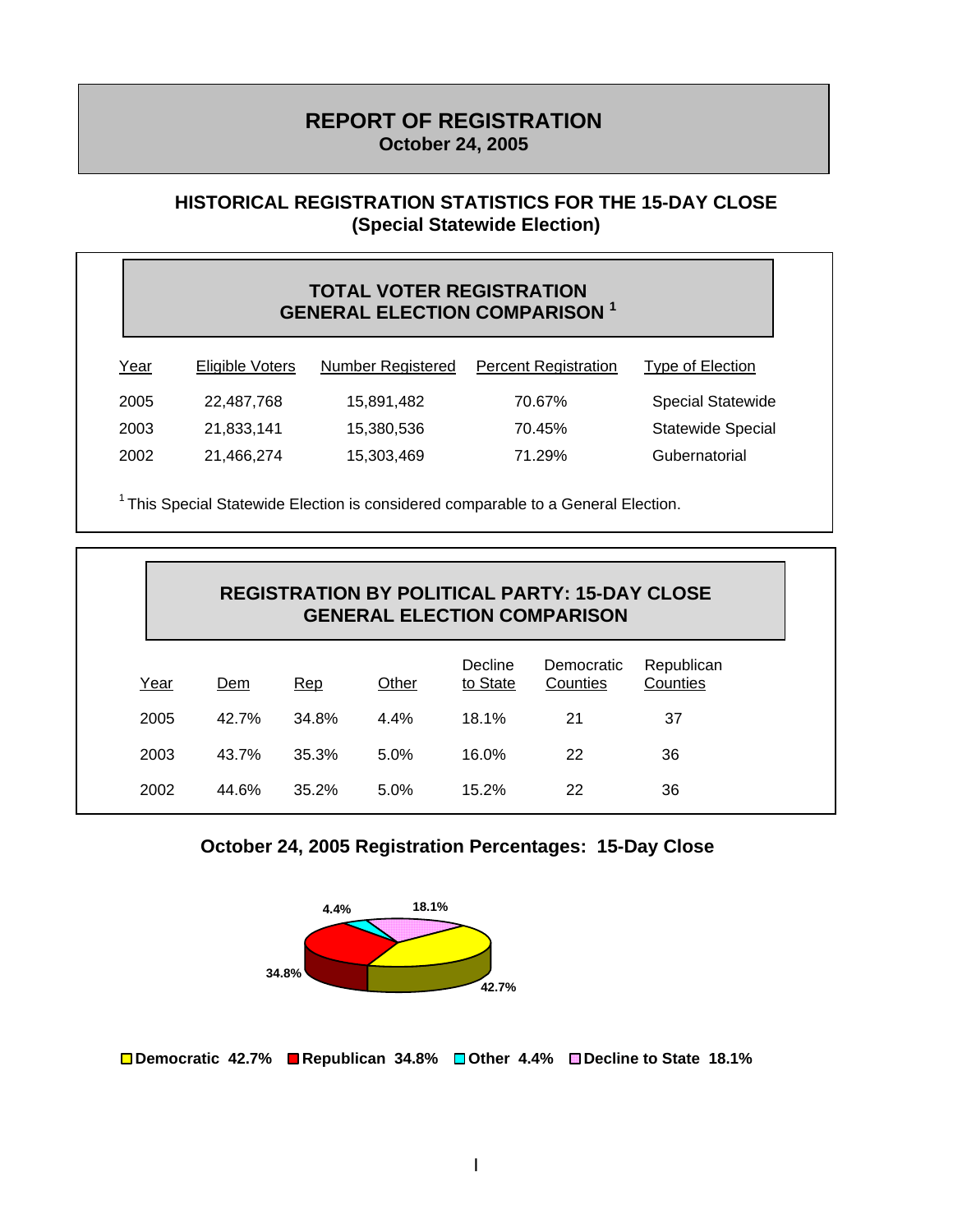## **REPORT OF REGISTRATION October 24, 2005**

## **TRENDS:**

Since the September 22, 2003 (15-Day) Statewide Special Election Report of Registration:

- The total registration in the state has increased from 15,380,536 to 15,891,482
- The percentage number of total registered voters compared to eligible voters has increased from 70.5% to 70.7%
- The percentage number of voters who have "Declined to State" their political party has increased from 16.0% to 18.1%
- The percentage registration in the qualified political parties has declined from 83.3% to 81.4%
- The percentage registration in the Democratic Party declined from 43.7% to 42.7%
- The percentage registration in the Republican Party declined from 35.3% to 34.8%
- Since June 19, 1995, (when NVRA began) through June 30, 2005, 15,770,670 people have registered or reregistered to vote in conjunction with "Motor Voter."



**NVRA Registrations**